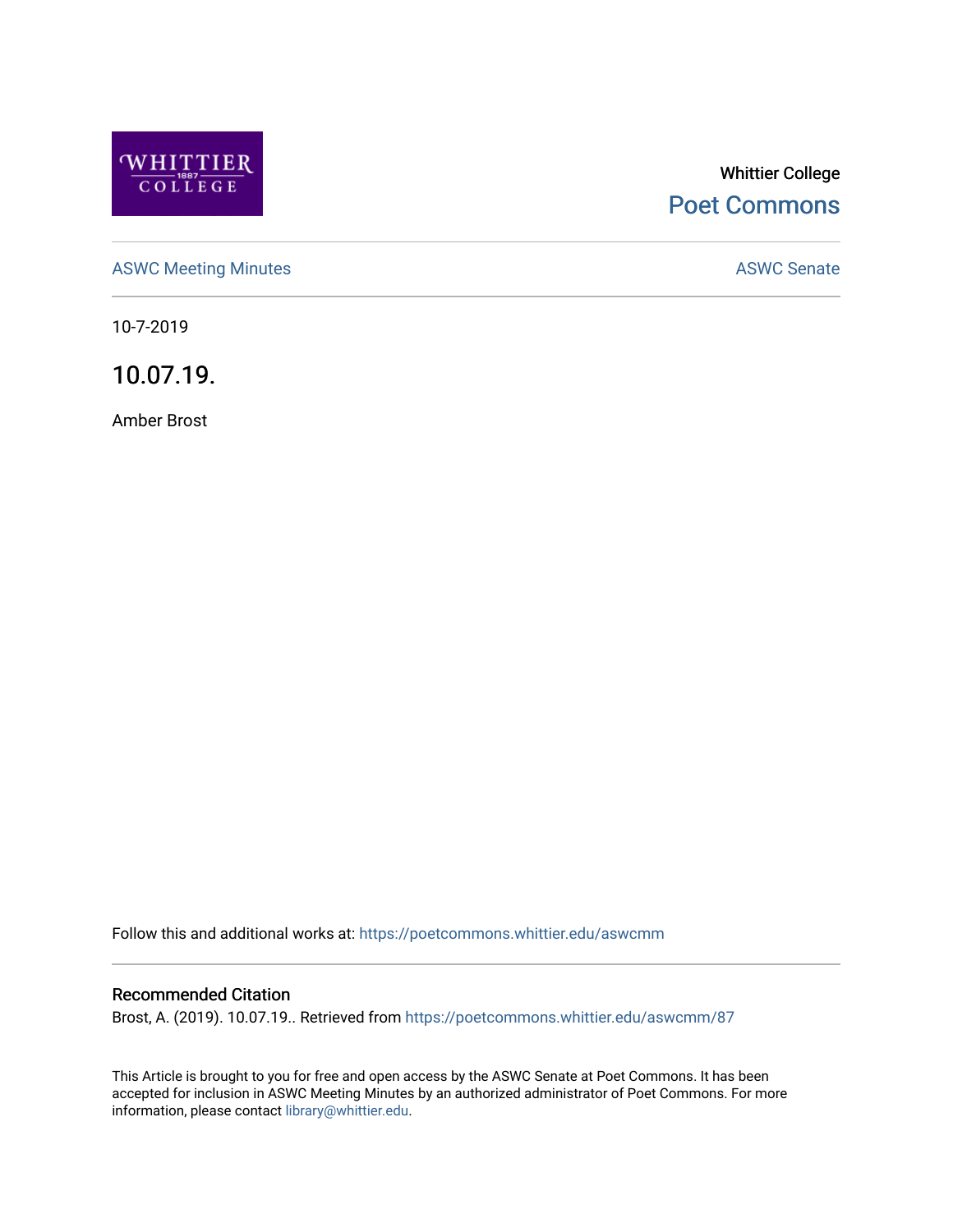

### **Meeting Minutes for** October 7, 2019

- **I. Meeting is called to order at:** 7:03 pm
- **II. Moment of Silence/Inspirational quote**
	- **A.** INSPIRATIONAL QUOTE
		- Read By: Sen. Royster

### **III. Mission Statement**

**A.** The ASWC Senate, as the governing body of the Associated Students of Whittier College, is dedicated to the betterment of the college as an institution and as a member of the broader community. The Senate shall assist on-campus clubs and organizations in creating, promoting and implementing dynamic programs and events that involve students and add value to their educational experience. This body will act as an open forum for students to voice their opinions and desires, always keeping the best interests of the ASWC in mind. In all its actions, the Senate will serve the students first with integrity, dedication, responsibility and humility.

Read By: Sen. Modesti

#### **IV. Roll Call – Secretary Brost**

- **A. Present:** Sen. Casserly-Simmons, Sen. Minami, Sen. Corria, Sen. Mendoza, Sen. Torres, Sen. Malone, Sen. Lindiwe, Sen. Modesti, Tres. Estrada, VP Joachim, Pres. Moya, Dir. Tejada, Sec. Brost, Dir. Gil, Sen. Royster, Sen. Gracia, Sen. Segura, Sen. Garrison, Sen. Eccles, Sen. Angileri, Sen. Hidalgo, Sen. Alvarez
- **B. Absent excused:**Sen. Hagan-Martin, Sen. Iseri
- **C. Unexcused:**
- **V. Minutes Amendment/Approval**
	- **A. Approved by:** Sen. Lindiwe
	- **B. Seconded by:** Sen. Royster
- **VI. Public Voice**
	- A. N/A

#### **VII. President's Message -** *President Moya*

1. Good evening everyone, I hope you all are having a wonderful Monday. I am excited to welcome to all the new senators we have on the table, I am very excited to see all they accomplish in their roles. We will be holding the FCC inauguration next week, where the new FCC President will begin sitting on the table. I am also excited to appoint our new Treasurer this evening. We will be closing the meeting so the table can discuss and review the top 3 candidates selected by the Executive Board Committee.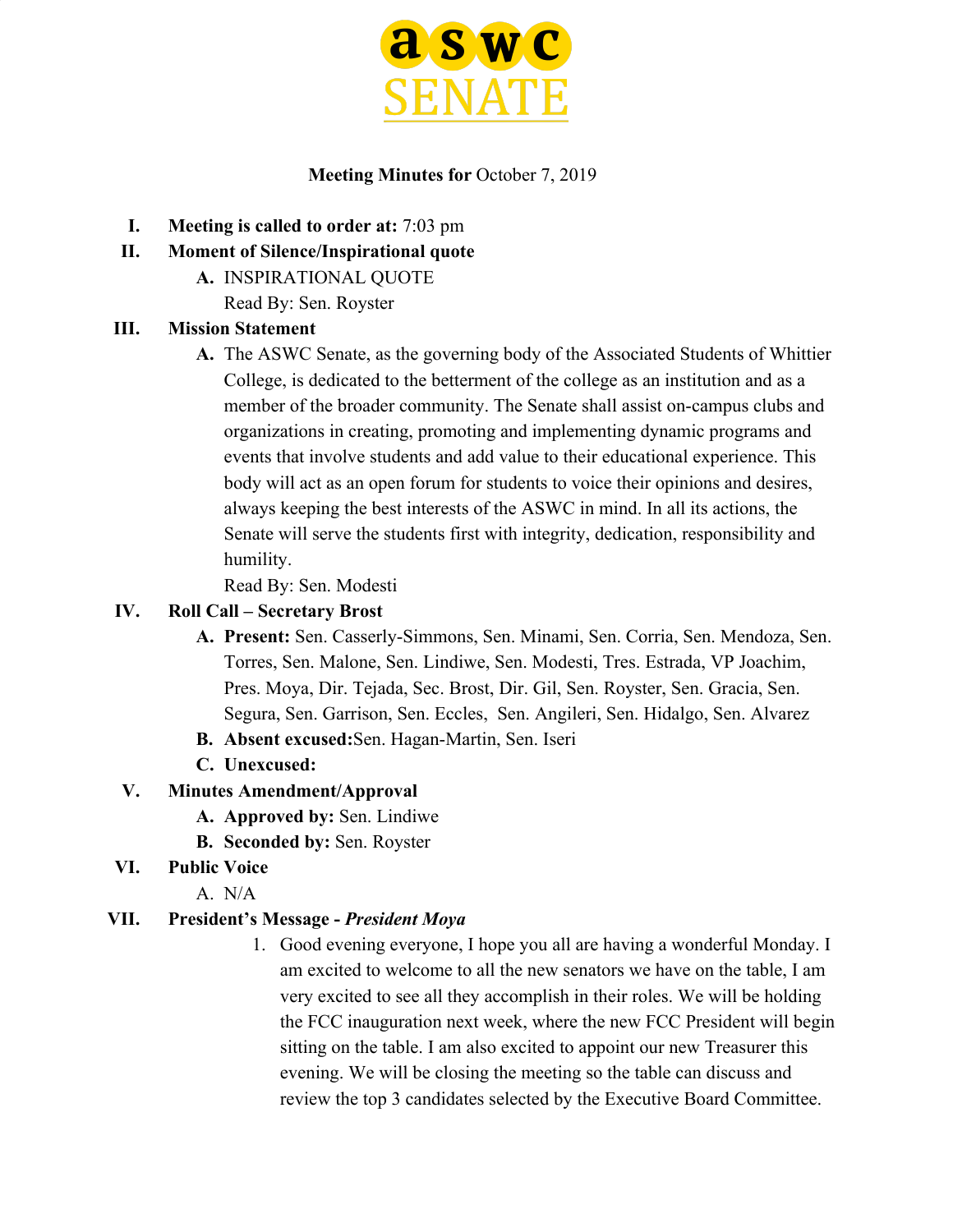

The table will vote for the new treasurer and we will re-open the meeting to announce the Treasurer Appointment and Appoint the new Treasurer. Before closing the meeting; however, I would like to swear in the newly elected Senators. Will all the newly elected senators come forward.

# **VIII. Treasurer's Report -** *Treasurer Estrada*

- **A. General Fund Balance:** \$65,043.00
- **B. Operational Account Balance:** \$28,647.00
- **C. Reserve Account Balance:** \$?
- **D. Allocated Thus Far:** \$5,090.00
- **E. First Readings:** \$4,000.00
- **F. Daily Calendar Considerations:** \$0.00

# **IX. Constituent Reports**

# **A. Academic Affairs Chair:** *Sen. Minami*

- 1. Met with VP Academic Affairs past Friday, discussing the formation of AAC.
- 2. Decided that we need students to be "conduits on the operational level" which is where the AAC comes in to discuss needs in academics that the faculty doesn't see.
- 3. Also opened up the table for discussions on gaining internship or broadcasting credit to KPOET brought up by Media Council Representative Garrison (talk to her or me if you want to give input on this).

# **B. First-Year Class Council:** *Sen. Iseri*

 $1$  N/A

# **C. Commuter Representative:** *Sen. Hagan Martin*

 $1$  N/A

- **D. Residential Hall Representative:** *Sen. Correia*
	- 1. People have been concerned about the flooding in the turner bathrooms and I have contacted maintenance to figure out the problem. have yet to hear from them.

### **E. Non-Traditional Student Representative:** *Sen. Mendoza*

- 1. Not actively working on anything
- 2. Discussed some future plans with E-board on plans for commuters at training yesterday
- 3. Office Hours (for this week):
	- (a) Tuesday  $10/8$ : 1:30pm-4pm  $\omega$  the spot
	- (b) Friday 10/11: 2:00pm-3:30 @ the spot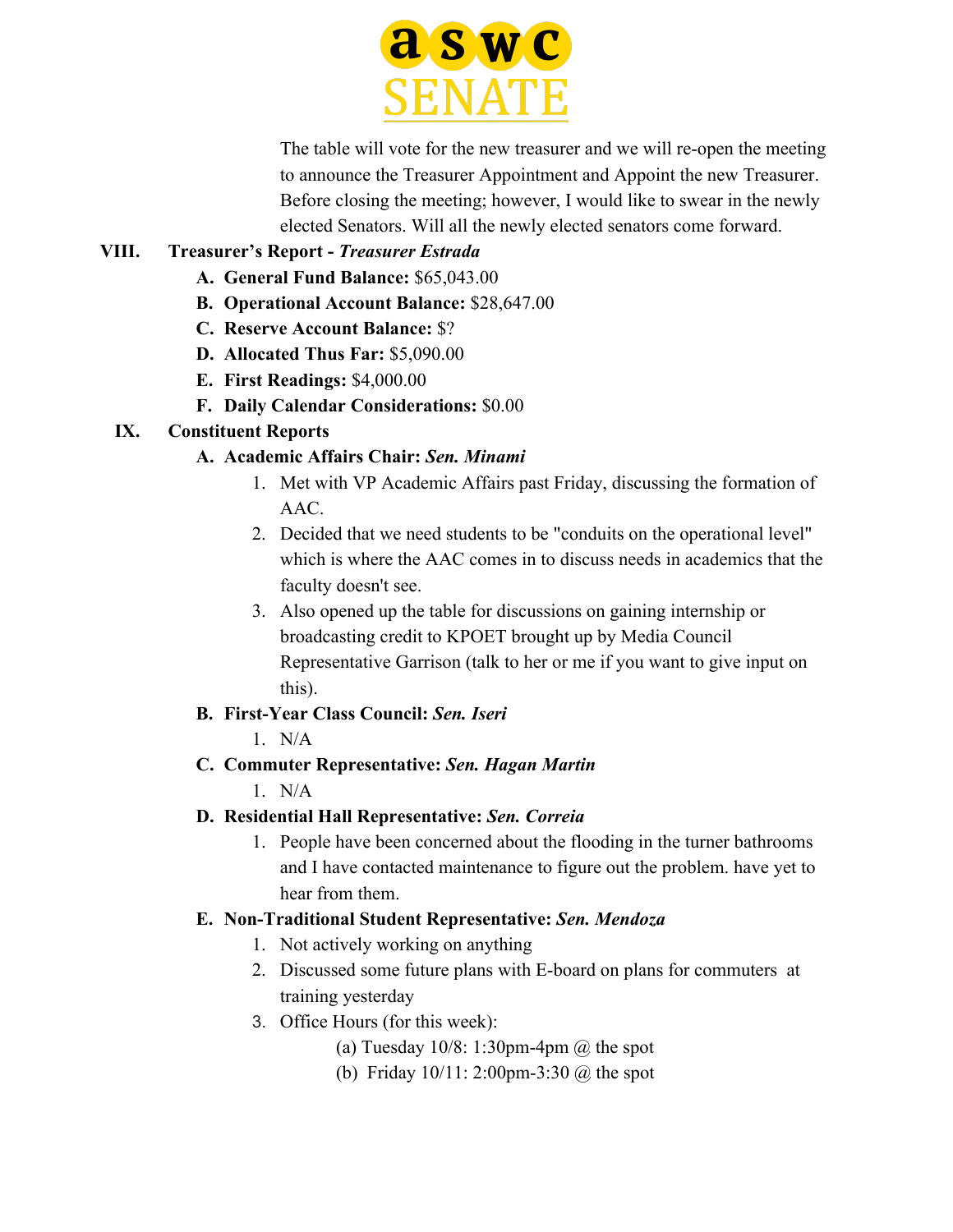

#### **F. Student Body Representative:** *Sen.Torres*

- 1. Goals: Address each student's concern with the correct and needed solution, and help meet their expectations for Whittier college.
- 2. Office hours:
	- (a) Monday 3-5 pm in the Spot
	- (b) Wednesday 3-4 pm in the Spot
	- (c) Thursday 4-5 pm in the Spot

#### **G. Student Body Representative:** *Sen. Malone*

1. This week I'm still working on getting the basketball court fixed in the outdoor amphitheater.

### **H. Student Body Representative:** *Sen. Lindiwe*

1. I haven't been able to do anything this week. Next week we should have the QR Code Campaign completed.

### **I. Student Body Representative:** *Sen. Modesti*

- 1. This week I worked on redoing the flyers for the student feedback flyer.
- 2. I also worked on formatting in the email as well as creating a flyer for online that can be posted by the different student organizations on campus.

### **J. Inter-Club Council Representative:** *Sen. Royster*

- 1. Meeting on Wednesday October 9th at 5:00pm in Club 88.
- 2. Voting on Constitution will take place
- 3. An email was sent out by our advisor Ricardo about registering new clubs on campus and the process to do so.
- 4. Starting October 23rd our meeting will be moving to room 507 in the SLC for a more inviting and technical available space.
- 5. We are also looking to use Group Me or Slack as a better form of communication with our clubs.
- 6. A&T Club, Atorian Order of The Knights of Pendragon, Drama CLub, eSports Club, Global Medical Brigades of Whittier College, Kinesiology & Nutrition Science Club, Math Club, Physics Club, Richard M. Nixon Republican Club, STEM Association, Sustainability Club, The Business Leadership Club, The Literature Association, Trading Card Game Club Volleyball Club, Wc Dance Team, WC Pre-Health Club, WC Rugby, Whittier Social Ballroom Dance Club, Whittier Tells Funnies ( Improv), Womxn's Leadership Association, Pre-Law Club are the active clubs on campus.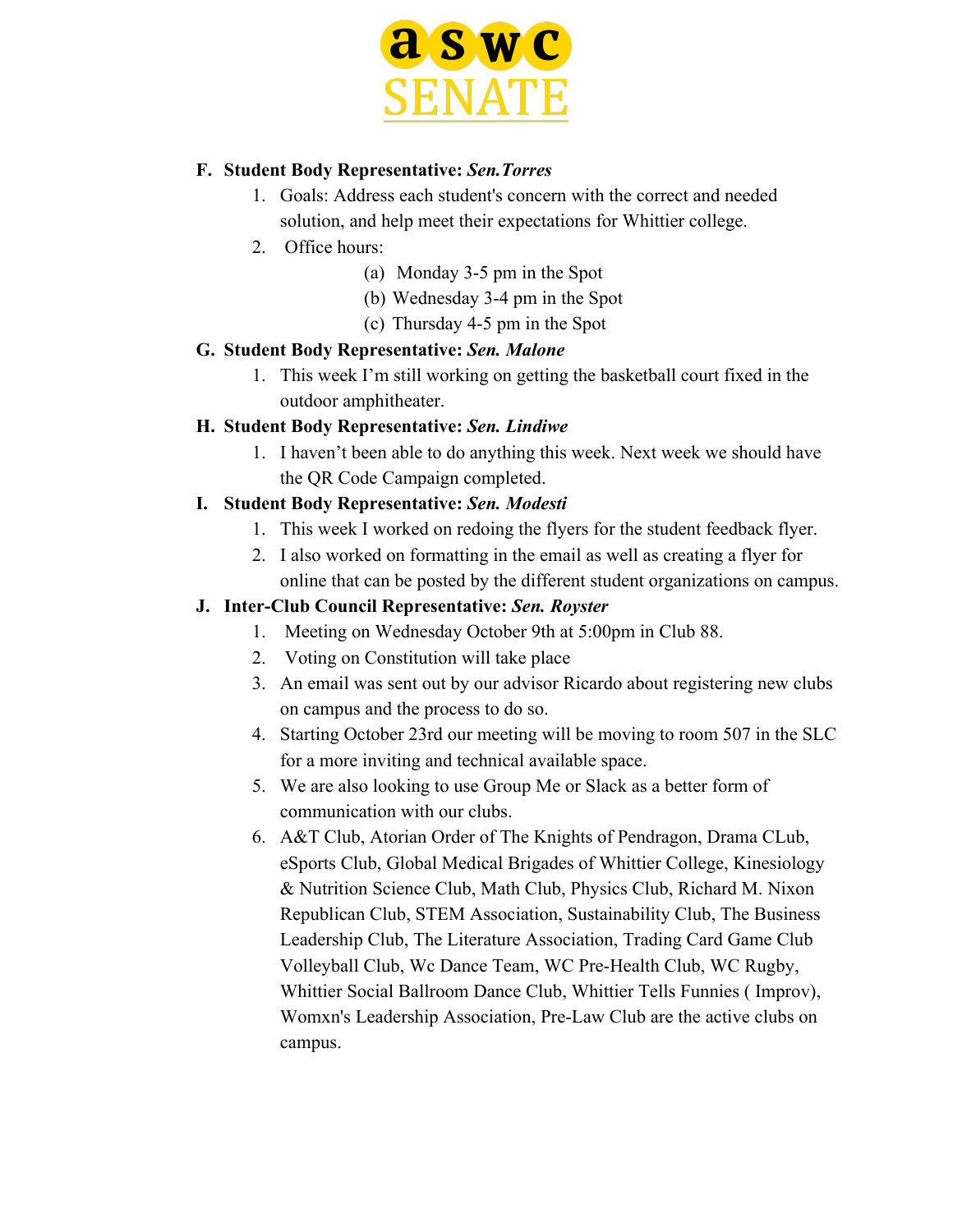

### **K. Diversity Council Representative:** *Sen. Garcia*

- 1. DC meeting tomorrow in the OEI at 4:30-5:30pm. We will be finalizing our mission statement and updating our constitution.
- 2. We have budgeted out our funds for the semester and we will be sponsoring \$112 for the Poet Drag Show this Friday from 7:30-9:30pm in the GAC parking lot. The event is free for students and \$10 for the community; all proceeds will go towards creating an LGBTQ+ resource center in Whittier!
- 3. The drag show crew is looking for volunteers!! Here is a google form if you're interested in helping: [https://docs.google.com/forms/d/e/1FAIpQLSfMQnHGKO042ci8RuYpko](https://docs.google.com/forms/d/e/1FAIpQLSfMQnHGKO042ci8RuYpkoSNp_I0xtsYVw0prt7MQ0Bm9lirFQ/viewform) [SNp\\_I0xtsYVw0prt7MQ0Bm9lirFQ/viewform](https://docs.google.com/forms/d/e/1FAIpQLSfMQnHGKO042ci8RuYpkoSNp_I0xtsYVw0prt7MQ0Bm9lirFQ/viewform)
- 4. The 48th annual Tardeada, *Corazón, Espíritu y Alma,* is going to take place this Saturday from 4-6pm in the campus courtyard. The tardeada is a family friendly celebration of Latinx culture, honoring the legacy of community leaders including the late Martin Ortiz. There will be food, music & live entertainment. Dinner will be in the CI, first 30 commuter students will receive a voucher.
- 5. Hawai'i club is meeting this Wednesday at 4:30 in SLC 205. Their meetings will be biweekly.
- 6. MEChA & ASA both had their first meetings this past week and they were both extremely successful!

### **L. Social Justice Coalition Representative:** *Sen. Segura*

1. Sjc will be having their first meeting next week Tuesday on October 15th. The meeting will be at the Dezember house from 12pm-1pm.

### **M. Media Council Representative:** *Sen. Garrison*

- 1. WCSN is getting ready for our Football's Homecoming game this Saturday.
- 2. Vps is having an editing workshop on Wednesday at 4:30, we just hired a technical producer, and will be officially opening up equipment rentals next week.
- 3. QCs latest issue went to stands last Thursday. We're on track to print as normal for this upcoming week.
- 4. Kpoet had ICRD and there were 120-130 attendees. The concert afterwards had 77 attendees and Director Tejada won the Post Malone tickets. It was a huge success!
- 5. POET ENT. is currently working on preparing for homecoming this week. They did all tech for ICRD.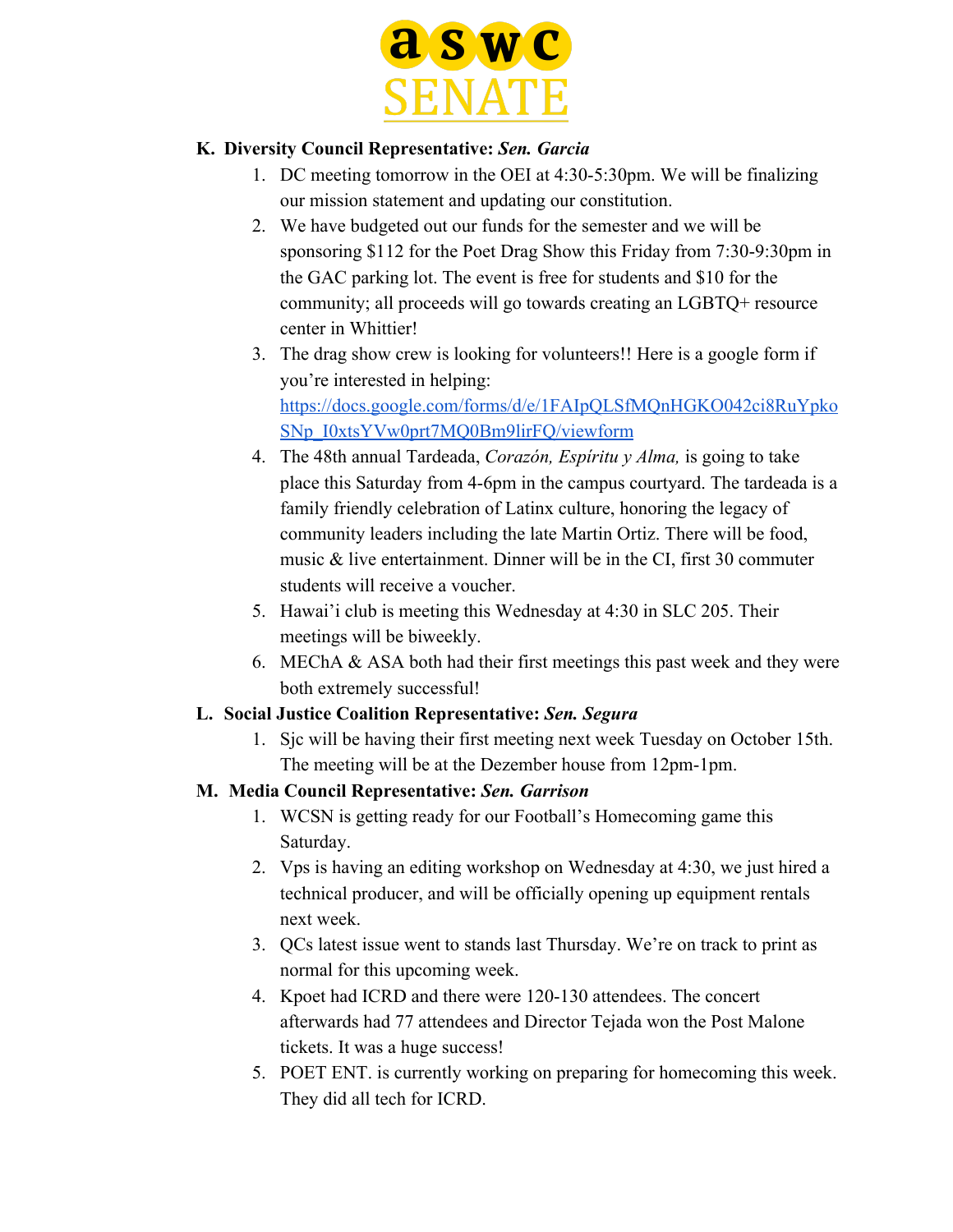

### **N. Poet Student Athlete Leadership Academy Male Representative:** *Sen. Eccles*

- 1. Men's Football lost to chapman 6-36. They play Occidental this Saturday 12th for Homecoming at 1:00pm. This is "The Shoes Game".
- 2. Men's Water Polo lost to number 9 UC San Diego 7-12 and number 16 California Baptist 11-12 on Friday 4th and beat Johns Hopkins 13-10 and lost to the Air Force 8-13 on Saturday 5th.
- 3. They play Chapman on Oct 9th at 7:00pm.
- 4. Men's Soccer beat chapman 3-2 on OT on Saturday. They play Pomona Pitzer at 4:00pm on Wednesday the 9th away. They also play La Verne on Saturday 12th at 7:00pm.
- 5. Office Hours
	- (a) 6-8:00 pm on Tuesdays on the Second floor in Turner.

# **O. Poet Student Athlete Leadership Academy Female Representative:** *Sen. Angileri*

- 1. We had a PSALA meeting last Wednesday, Oct. 2. We talked about the booth we are setting up at Homecoming and who will be working this event. I delivered a summary on our last two Senate meetings, including keeping our two Athletic votes and about the complaints on better education of sexual education and how Jessie and I will be helping the department.
- 2. Women's Volleyball played La Verne on October 1st losing in five sets. On Friday the 4th, they played Cal Lu, also losing, but will be playing at home against Chapman tomorrow night. They have a by this weekend.
- 3. Women's Soccer played Chapman on Wednesday, October 2nd. They tied 0-0. On Saturday, October 5th, they played CMS, losing 3-0. They will be playing this Wednesday, the 9th, at home, against Caltech and a by this weekend.

# **P. Inter-Society Council Female & Male Representative:** *Sen. Hidalgo & Sen. Alvarez*

- 1. Today at the ISC meeting we will be talking about ideas for Society Welcome Kickoff, Society Week, deciding whether we will be having dues or not.
- 2. The email Miranda sent to our Constituency about having a stipend to help fund Societies for events in Welcome Week.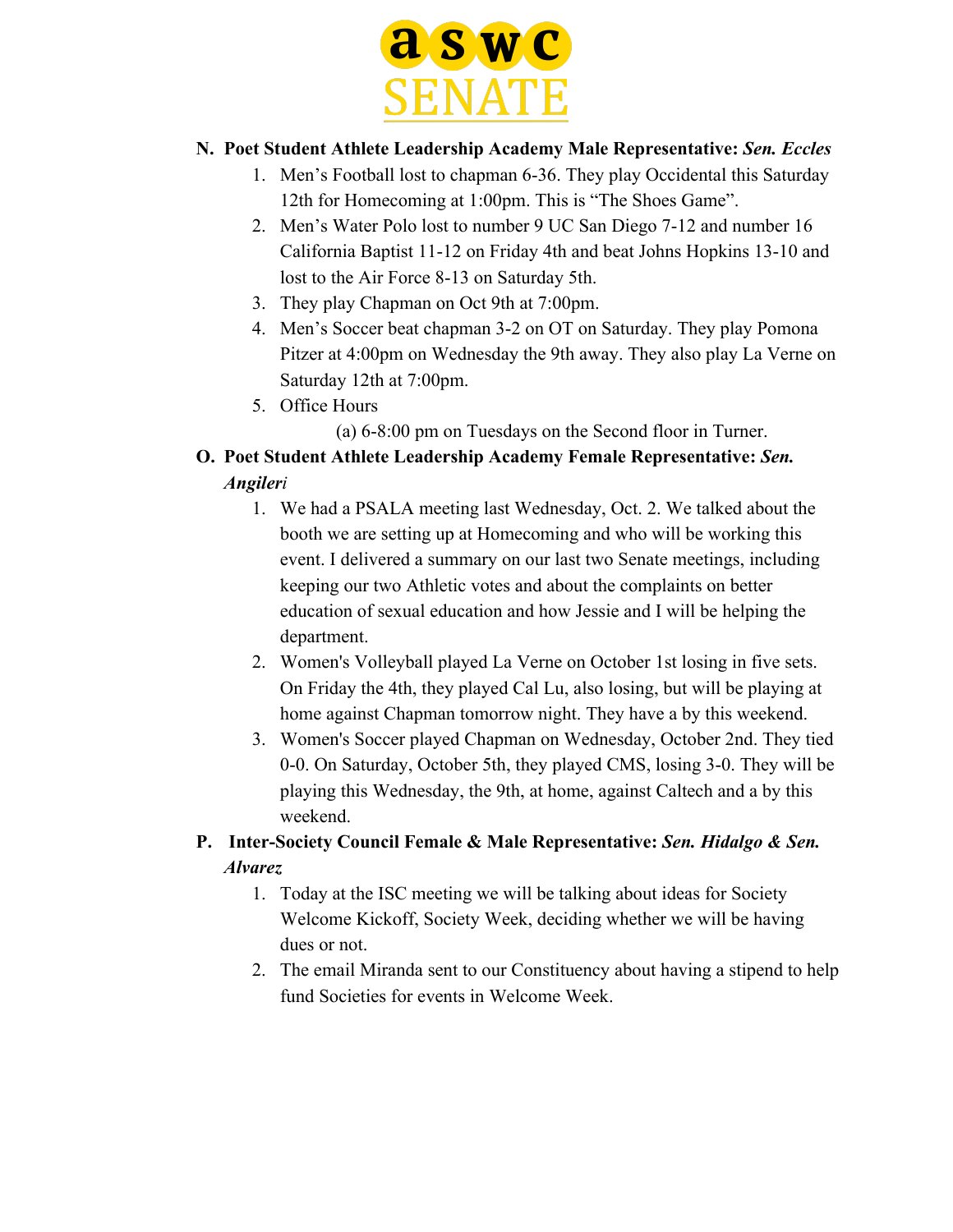

### **X. Committee Reports**

### **A. Administrative –***Vice President Joachim*

1. This last week Administrative Committee did not meet. We will be presenting a first reading of the Event Transparency Bill tonight, a bill drafted by Senator Eccles and Hagan-Martin. The bill aims to provide more transparency for club events by establishing a pre- and postassessment form that collects information on event details and attendance.

### **B. Budget-** *Treasurer Estrada*

1. N/A

# **C. Campus Relations-** *Director Tejada*

- 1. Hello everyone! We are furthering the planning on the State of the Senate which will be held on October 17th from 12-1:30 pm in the campus courtyard.
- 2. I have started to introduce the table on Instagram so if you all could send me your general availability this week, that would be great.
- 3. I also need to meet with the Student Body Reps. this week to plan the student feedback forum so if you all could send me your availabilities, that would be great as well.
- 4. Thank you. Campus Relations Committee meets on Mondays at 5pm in the Senate Office.

### **D. Elections-** *Secretary Brost*

- 1. Last week we had elections! About 140 people voted! Let me do a quick shout out and say thank you to Senator Royster for helping me count the votes. Those who were voted in are either sitting on the table with us right now or they are preparing for their first FCC meeting of the year! It is very exciting
- 2. Elections committee will meet on Thursdays at 3:30 pm in the senate office if anyone would like to join.
- 3. At the upcoming committee meetings, we will be looking over the elections code, planning for spring elections, and starting something new.
- 4. Elections committee will start looking at current events (of politics mostly) and dissecting them. We will be discussing what is happening with the current event, who is involved, who it affects, and etc. The committee will be looking at events to plan to reach out to students more personally and other ways to inform the students, like through our social media or the QC. Lastly, all the information that the elections committee has gathered will be relayed at Senate meetings.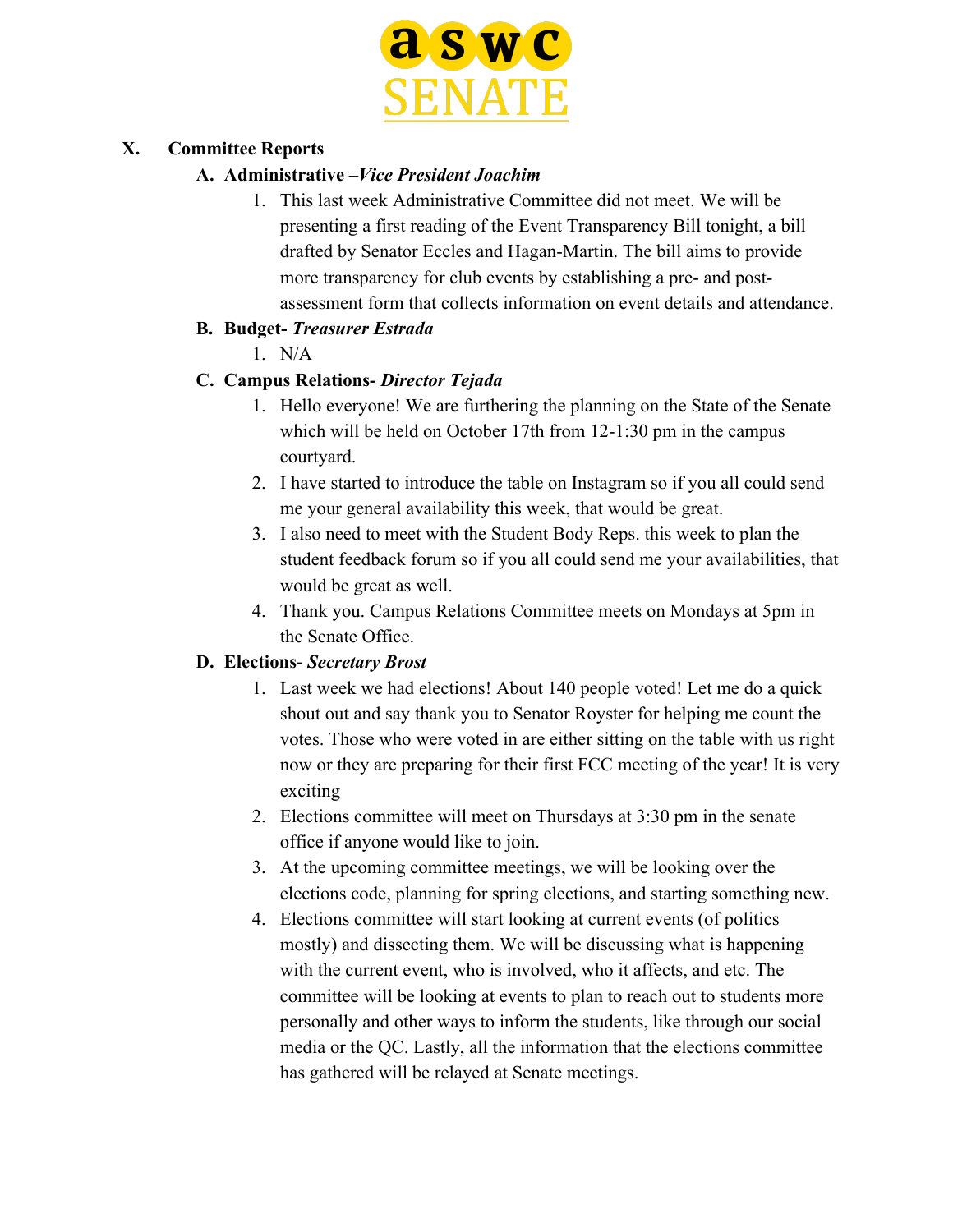

- 5. If anyone has a current event that they wish to discuss and/or for the elections committee to look into, you can email me at [aswc\\_sec@poets.whittier.edu](mailto:aswc_sec@poets.whittier.edu) or even tell me personally. We will start looking into current events after the elections code has been revised and the Spring elections have been planned.
- 6. Lastly, here are committee times that anyone can join!
	- (a) **Advocacy Committee:** 5:00pm on Wednesday in the Senate **Office**
	- (b) **Administrative Committee:** 4:30pm on Wednesday in the Senate Office
	- (c) **Budget Committee:** 12:00-1:30pm on Tuesday in OSE Conference Room
	- (d) **Campus Relations Committee:** 5:00pm on Monday in the Senate Office
	- (e) **Culinary Committee:** 12:00pm on Friday in The Spot
	- (f) **Program Board Committee:** 4:30pm on Tuesdays OSE Conference Room
	- (g) **Environmental Committee:** TBD by the new Senator
	- (h) **Elections Committee:** 3:30pm on Thursday in the Senate **Office**

### **E. Program Board –** *Director Gil*

- 1. Program Board meets on Tuesdays at 4:30 pm. If you are interested in being a programmer please come out to our meeting tomorrow!
- 2. Follow program board's instagram for notifications of our events, this week we have:
- 3. Monday: Muffin PickMe Up occurred this morning
- 4. Tuesday: \*\* event cancelled \*\*
- 5. Wednesday: Write Like A Poet (calligraphy lesson + more activities)
- 6. Thursday: Therapeutic Thursday
- 7. Friday: Poet Pride Drag Show from 7:30 9:30 pm

### **F. Advocacy-** *President Moya*

1. Advocacy met this last week in the Senate office  $\&$  we touched base regarding the topic that was discussed at our last meeting: Title IX Education. Danni, the student leading the initiative to provide first year students with thorough title IX education, has been meeting with different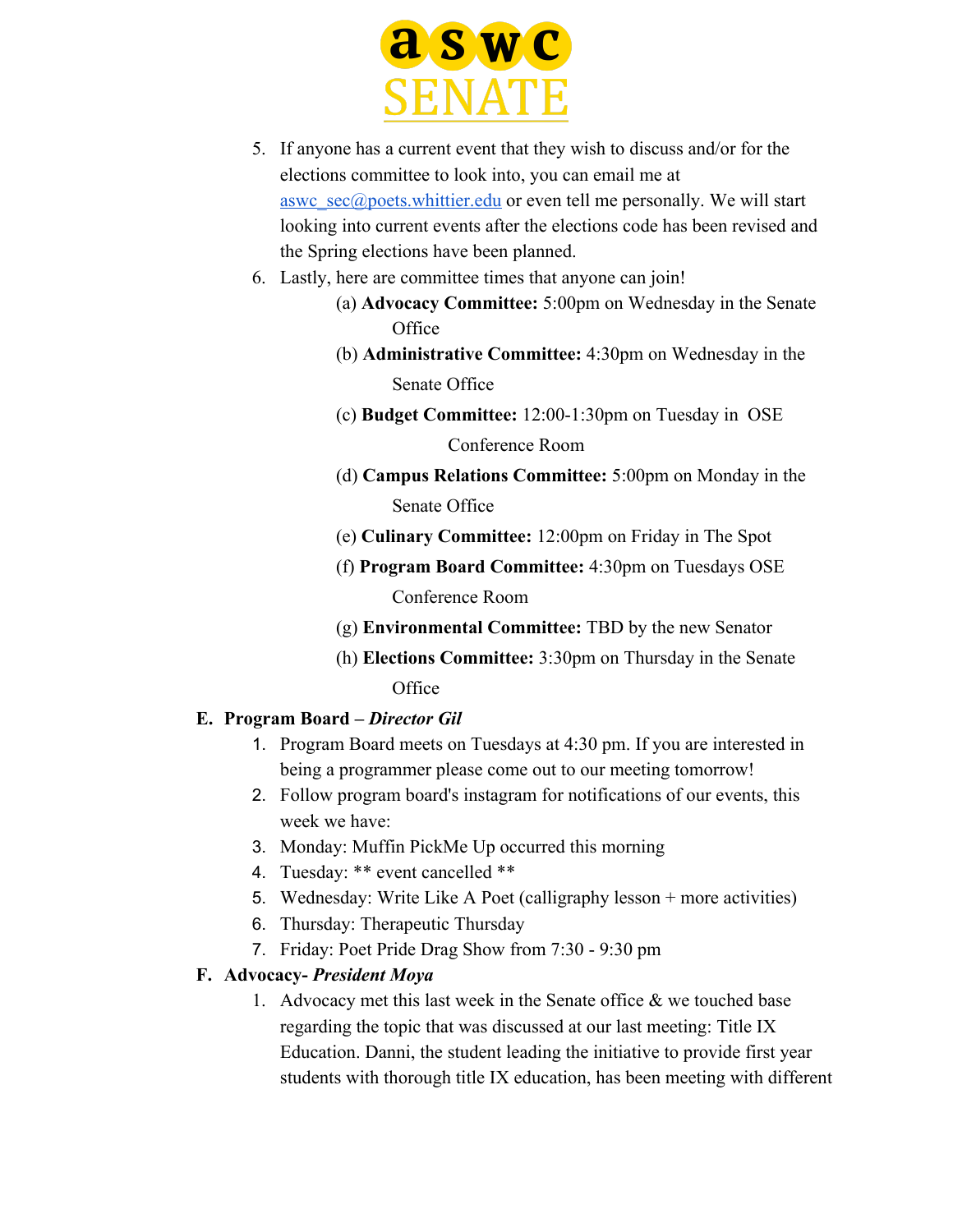

administrators and faculty to plan logistics of the pilot course which is scheduled to take place at the end of this month or early November. Senators Garcia & Hagan-Martin are working closely with Danni to ensure she has Senate's support and guidance throughout the entire process. We also decided that we are interested in funding a water dispenser to be installed in the campus courtyard, we had questions about the differences between the models presented by Craig Irby, and came up with a range we believe is appropriate \$700-1500. Vice President Joachim will be working with facilities to get a better estimate of installation costs before we decide on a specific model.

### **G. Culinary-** *Sen. Malone & Sen. Alvarez*

- 1. On Friday, Alvarez and Malone met and discussed having a meeting with Bon appétit, in order to see what they could do to make the spot more efficient.
- 2. Today students expressed that the açaí bowls in the spot have been discontinued. They'll be talking to bon appétit about this soon.
- 3. For Culinary Committee we discussed about changing the CI hours from 5pm-7pm to 6pm-8pm for athletes to eat. Getting ahold the person to email for Quesadillas menu to be changes and meal exchange options to be shown for the week.
- 4. The email is to Craig Irby: [Cirby@whittier.edu](mailto:Cirby@whittier.edu)

### **H. Student Feedback Committee-** *Sen. Modesti & Lidiwe*

1. N/A

### **I. Environmental-** *Sen. Casserly-Simmons*

- 1. First meeting, a short introduction about himself and how much he loves the environment. He is very excited to start the position.
- 2. Office Hours:

(a)Tuesday's 3-5 in the spot

(b)Wednesday's 10-12 in the spot

### **XI. First Readings**

### **A.** *Dance Team:*

1. The representative of the dance team came in to present.

The Dance Team is asking for \$4,000 for **uniforms** (shirts, skirts, sweaters, jackets \$1,500. Pants and leggings for \$1,500. Team bags and team banner for \$600. Performance shoes, jazz shoes, and contemporary shoes for \$1,500. Physical trainer for \$170, \$5 a person).

The dance team also has spatial issue. They have 39 members about would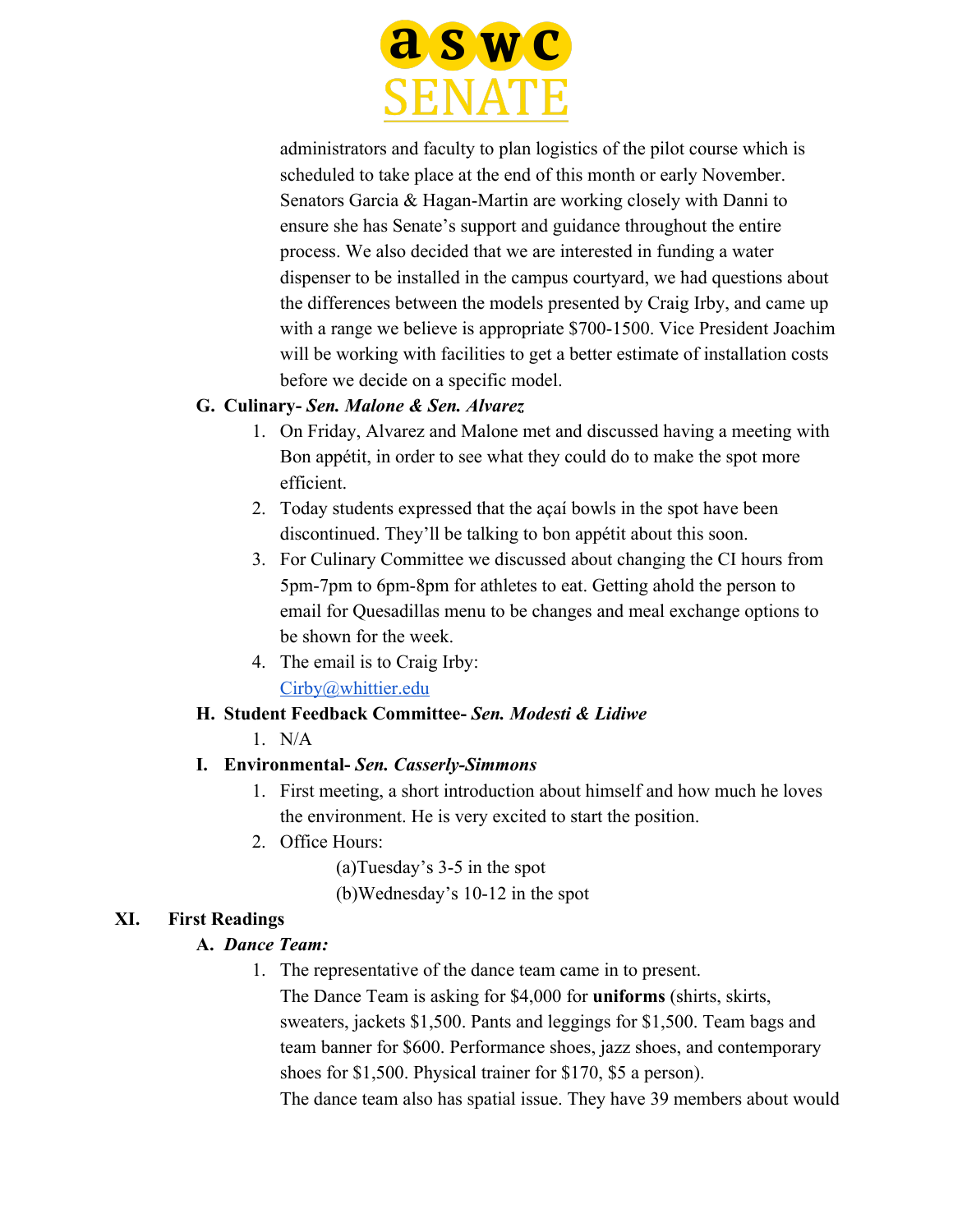

like a bigger space. They need \$709 to put portable glassless mirrors for \$709.

The dance team also needs hair gel, spray, and necessities for \$60, team owned makeup for \$500, and afro fusion, four yards of fabric for cultural performances for \$40.

The dance team also does tavel. They perform at football and basketball games. They need \$200 to perform at the L.A. Kings Hockey Team and Ontario Reign Hockey Team games.

New members pay \$30 and returning members pay \$25. This year in particular has been hard on everyone.

Sen. Royster: Is this dollar amount for the entire year? Rep.: Yes.

Sen. Garcia: How are the performance clothing different?

Rep.: Gear is what we can perform in at like football games. Performance clothing are more for individual groups who do cultural events and they need different uniforms that they need.

Sen. Minami: Has there been any fundraising?

Rep: Yes.

Sen. Hidglado: Do some of your members already have some of the necessities that you need?

Rep.: Yes, some do. But now, we have more members and a lot of them have not come prepared with some of those items that we need. I didn't realize how many people needed this stuff until recently.

Sen. Segura: The cost of \$5,000 is really startling to me, for someone who doesn't really know how much this stuff does cost.

Rep.: Yes, I understand. We just paid dues for an event and it cost us \$1,500.

Sen. Segura: What were the cost of the foldable mirrors?

Rep.: \$709, there may be cheaper ones.

Sen. Segura: Have you gotten in contact with any other departments? Rep.: No but this is a really good idea. We do get into contact a lot with the cheer team. The things we are asking for, years after us can reuse. Sen. Lindiwe: Is there any way you can use from last year?

Rep.: We don't have any gear from last year. The people from the team kept them. We do have gear from the previous years before last year but the new members don't have it.

Sen. Lindiwe: Is this new gear for the whole team?

Rep.: Yes. We want to get gear that can be reused for many years.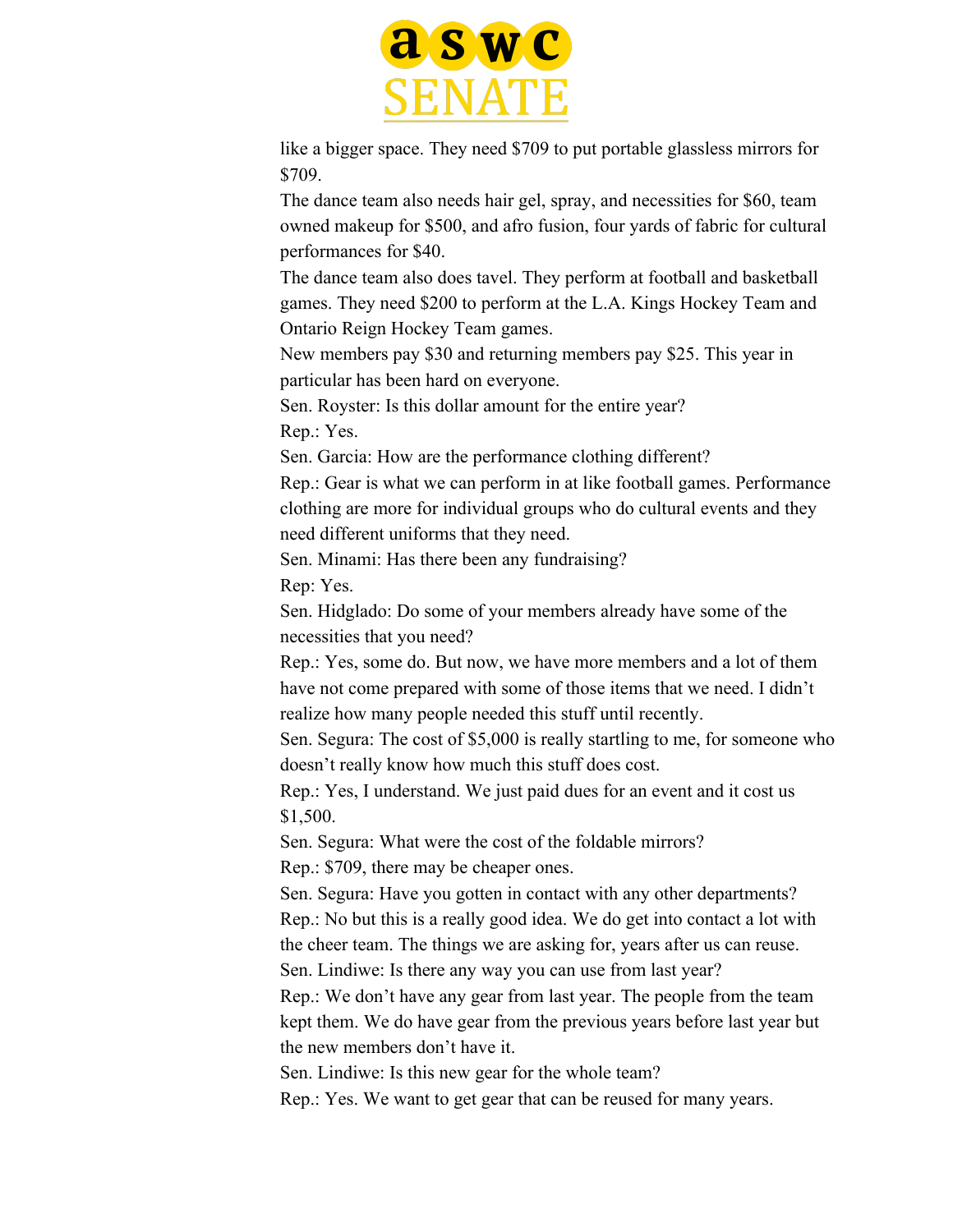

Sen. Casserly-Simmons: Is this number going to be clothing bought for the whole dance team or just the new ones joining?

Rep.: This number is for everyone on the dance team. So we don't have to keep buying new gear for the whole team.

Sen. Casserly-Simmons: Do you know where you are getting from? To make sure you get it from a sustainable source.

Rep.: No, but we will look into that. I do think it is very important and I will look into that.

Sen. Angeleri: How influential is the stage makeup for performances? Rep.: Anyone who has performed knows how important it is to have sturdy make and to have makeup to highlight your face so that you do not look like a ghost.

Sen. Angeleri: Are you going to stop fundraising?

Rep.: No, we are not going to stop fundraising. But it limits things that we do because we need a lot more money. We have used our fundraising money for some things.

Sen. Eccles: \$5,000 divided by 40 is \$135 per person.

Rep.: It is important to buy from companies that don't abuse workers but it may be a lot more. Compared to sports, yes it is a small budget but it does cover for a lot of people.

Sen. Eccles: Is this asking to be fast-tracked?

Rep.: No.

Sen. Torres: Having a uniform and being on a team, it is important to look professional. This number does seem reasonable. Has any action been taken to look into sponsorships?

Rep.: We have been looking into Trader Joes to sponsor use.

Sen. Royster: The dance team is student led, and they do not have a coach. This money that they are requesting for us is understandable. They are not under athletics, they are under ICC and they have done a lot compared to other clubs.

Rep.: The dance team actually helps lift up the spirit at events, and we do not get any money from them.

Pres. Moya: I'm glad that you are looking into the idea of reusing the items. So if Senate funded this, Senate owns this. After the end of each year, you would have to take inventory to make sure you have all the items. Maybe at the next reading look into what each item costs and look more into sponsorships. What costs in this funding request is urgent? Rep.: The uniform section is the most important thing. We need this as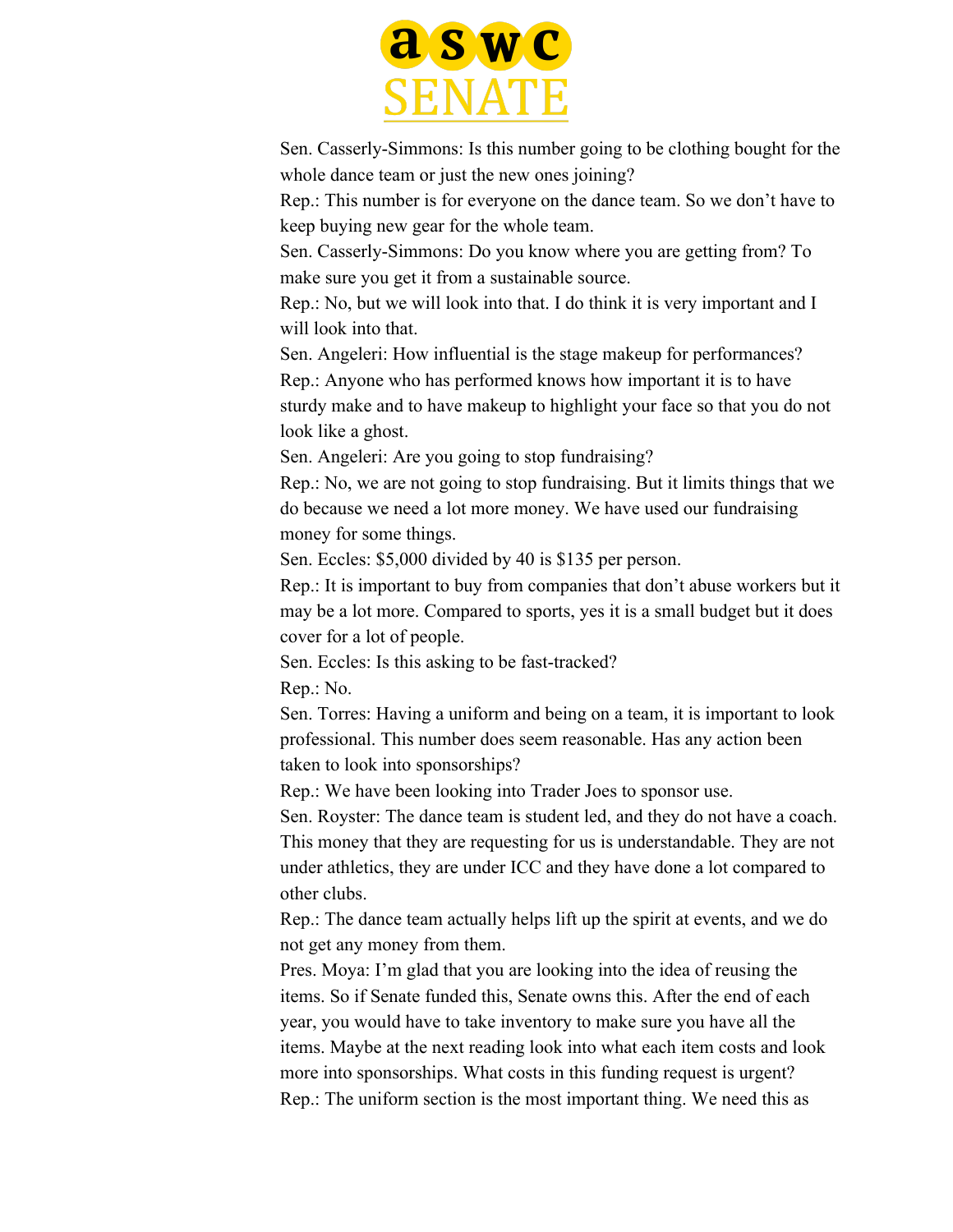

soon as possible. The second most important part is spatial issues. The rest is still important but we can request for it later.

Sen. Angeleri: I think it is awesome that it only breaks down to \$135 per person. But I want everyone to know that athletes don't get everything paid for, depending on the team. Some use our who pay check to get everything paid for.

Rep.: I'm really interested in talking to Rock about that.

Sen. Mendoza: Dancing is like a sports team. It is not lesser than an athletic sport.

Rep.: A lot of schools have the dance team apart of their athletics or the NCAA sponsors it.

Pres. Moya: I move to table this discussion to the second reading. Sen. Garrison: I Second

### **XII. Daily Calendar Considerations**

**A.** N/A

### **XIII. Misc. Business**

#### **A. First Reading***:Event Transparency Bill*

1. Sen. Eccles presents to the Senate the bill.

The bill is about transparency. So what this bill does about budgeting and how much you spend. It allows all the money spent from student fees known the public.

It is not going to be fast-tracked.

Trying to work out a way where Media Council is on the same page with this bill.

Sen. Hidalgo: Right now, societies don't get the \$100 that clubs do. Is there any way that clubs and societies can get the \$100? Societies do put on a lot of eventstand do do a lot of work for the college.

Sen. Eccles: This is transparency with student body fees, so this is kind of a different matter. I don't think this pertains to this bill. But I would be open to talking about that in a different bill.

Sen. Segura: I think we could talk about that in admn committee. But I like this bill with its transparency.

Sen. Eccles: Most bills that come in request money, this bill does not. This models Dir. Gil's pre-event paper that organizations do before their events. This bill allows people to see how much an event costs so that they could do it again or change it.

Sen. Lindiwe: Where are you going to store this information? Sen. Eccles: You have to fill out a physical form, so that will go into a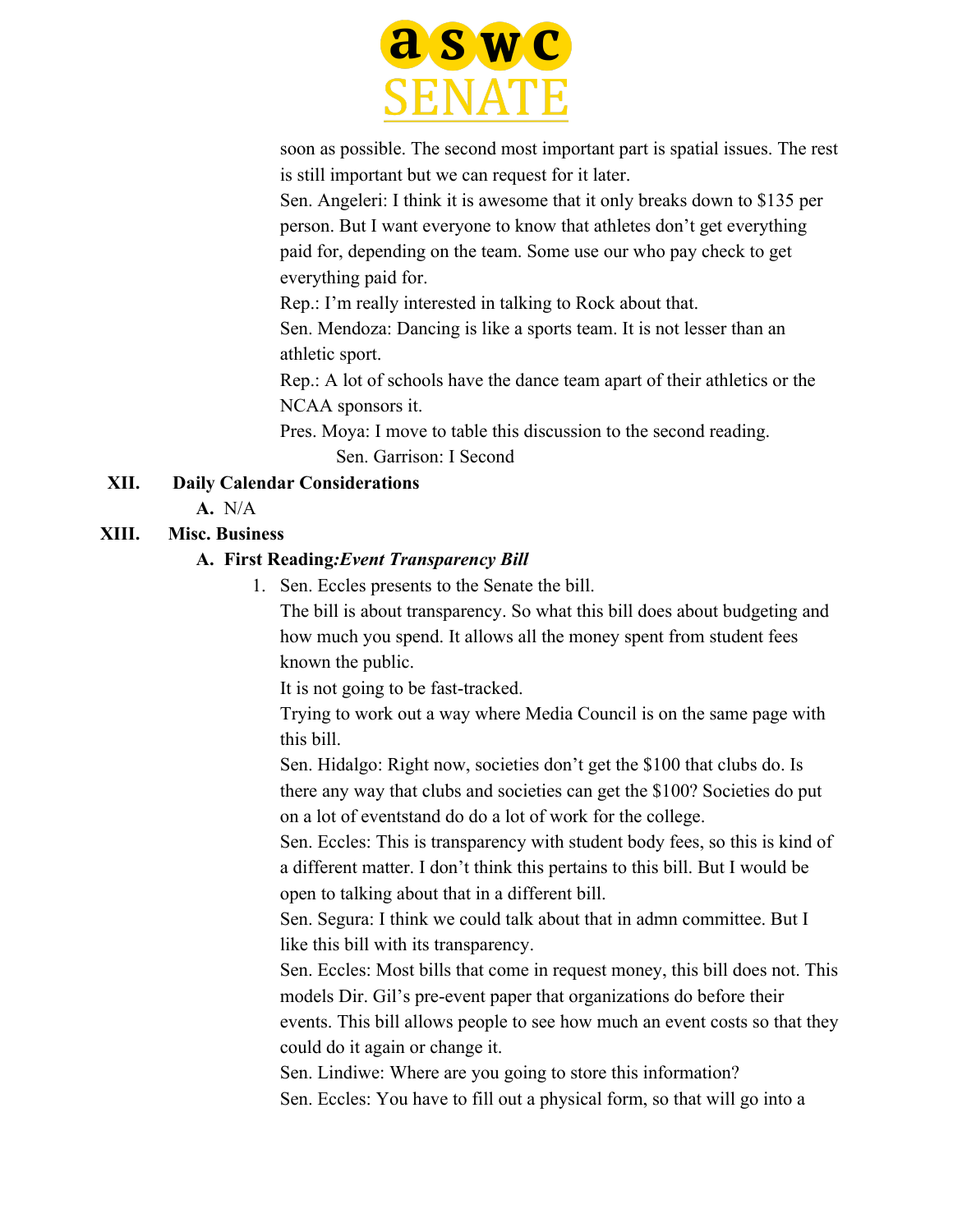

physical folder. Then, they have to fill out a form on Engage. Sen. Segura: I move to this bill to the second reading for next week.

Sen. Hidalgo: I second.

#### **B.** *Constitution Stipend Amendment and Senator Stipend Discussion*

1. VP Joachim: Since Senate is an official organization, we are allowed to be paid stipends.

VP Joachim reads the proposed changes from the constitution. VP Joachim: If we are to be paid in Stipends, we cannot do timesheets. So I suggest that line two be removed.

Sen. Eccles moves to removing line two.

Second By: Segura

For: 16

Against: 1

Abstains: 0

Sen. Garcis moves to propose the amendments.

Second By: Correa For: 17

Against: 0

Abstains: 0

VP Joachim: We will now be discussion Senator stipends. The amount last year was \$50.

Pres. Moya: VP Joachim and I sat down and budgeted what we could afford through our operations account for this semester. For this semester, we could afford \$50 a month. But we plan on paying you more in the Spring semester. We are even planning on taking some of the table to a conference.

Sen. Eccles: It is a little bit but it really does help though. When we do work the hours we work, it's about 7 hours a week. I think \$50 is good this Semester but I think we should look into getting more. Sen. Modesti: Would be getting an additional \$50 for September? Pres. Moya: Yes.

Sen. Modesti: Is there a limited number of spots for the conference? Pres. Moya: Yes, there will be an application process.

> Also, Senate would not be able to afford to pay everyone hourly.

Sen. Mendoza: How is the stipend given to us?

Pres. Moya: It is in alignment with the student payroll period. So \$25 every two week.